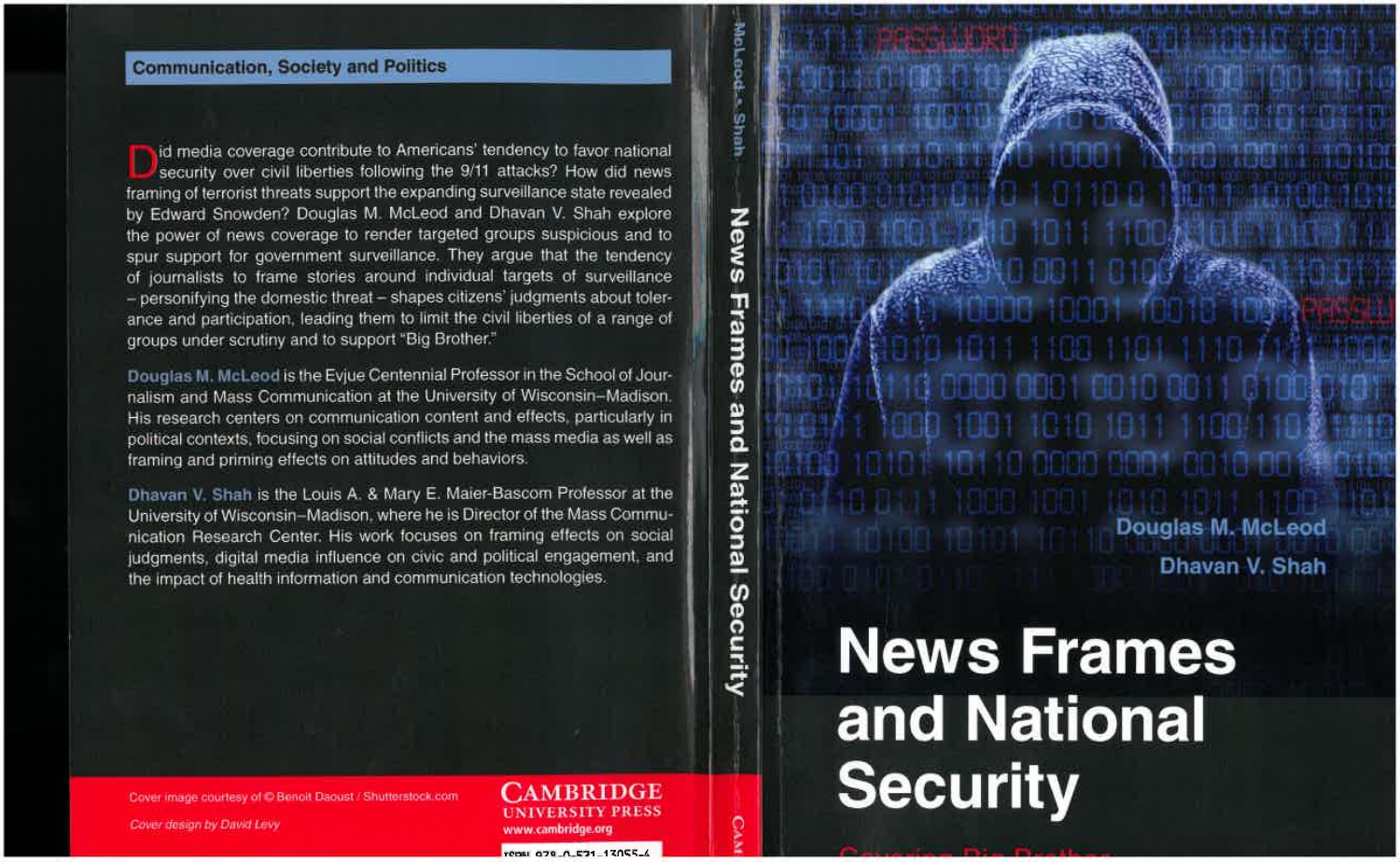### **CAMBRIDGE**  UNIVERSITY PRESS

| 32 Avenue of the Americas, New York, NY 10013-2473, USA. |  |  |  |  |  |
|----------------------------------------------------------|--|--|--|--|--|
|----------------------------------------------------------|--|--|--|--|--|

Cambridge University Press is part of the University of Cambridge.

It furthers the University's mission by disseminating knowledge in the pursuit of education, learning, and research at the highest international levels of excellence.

www .cambridge.org Information on this title: www.cambridge.org/9780521130554

© Douglas M. McLeod and Dhavan V. Shah :z.01 *<sup>5</sup>*

This publication is in copyright. Subject to statutory exception and to the provisions of relevant collective licensing agreements, no reproduction of any part may take place without the written permission of Cambridge University Press.

First published 2015

Printed in Great Britain by Clays Ltd, St Ives pie

*A catalog record for this publication is available from the British Library.* 

*Library of Congress Cataloging in Publication Data*  McLeod, Douglas Malcolm. News frames and national security : covering big brother *I* Douglas M. McLeod, University of Wisconsin, Madison; Dhavan V. Shah, University of Wisconsin, Madison. pages cm. - (Communication, society and politics) Includes bibliographical references and index. ISBN 978-0-521-II 3 *59-5* (hardback} - ISBN 978-0-521-1305 5-4 (paperback) 1. Mass media - Political aspects - United States. 2. Mass media - Influence - Case studies. 3. Mass media policy - United States. 4. Communication in politics - United States. *5.* National security- United States. 6. Terrorism - United States - Prevention. 7. Electronic; surveillance - United States - Public opinion. 8. Privacy, Right of - Public opinion. 9. Civil rights - United States. I. Shah, Dhavan V. II. Title. P95.82.U6M384 2014 302.230973 - dc23 : 2014017800

ISBN 978-o-52I-II359-5 Hardback  $ISBN 978-0-521-13055-4$  Paperback

Cambridge University Press has no responsibility for the persistence or accuracy of URLS for external or third-party Internet Web sites referred to in this publication and does not guarantee that any content on such Web sites is, or will remain, accurate or appropriate.

# **Contents**

|                                                | Preface and Acknowledgments                                                                                      | page ix     |
|------------------------------------------------|------------------------------------------------------------------------------------------------------------------|-------------|
|                                                | Introduction: News, National Security, and Civil Liberties                                                       | $\mathbb T$ |
|                                                | PART I: CONCEPTUAL FRAMEWORK                                                                                     |             |
| τ                                              | Understanding Message Framing and Effects                                                                        |             |
| $\mathbf{2}$                                   | Framing Surveillance and the War on Terror                                                                       | 9<br>38     |
|                                                | PART II: FRAMING EFFECTS RESEARCH                                                                                |             |
| $\mathbf{3}$                                   | Designing the Studies (with Lucy Atkinson, Seungahn Nah,                                                         |             |
|                                                | and Hyunseo Hwang)                                                                                               | 83          |
| $\overline{4}$                                 | Converging Cues and the Spread of Activation (with<br>Jaeho Cho and Homero Gil de Zuniga)                        |             |
| $\tilde{\mathbf{y}}$                           | Cognitive Complexity and Attitude Structure (with<br>Hyunseo Hwang, Jaeho Cho, Seungahn Nah, and<br>Nam-Jin Lee) | 99          |
| 6                                              | Security Concerns and Tolerance Judgments (with Heejo<br>Keum and Hernando Rojas)                                | II5         |
| 7                                              | Group Perceptions and Expressive Action (with Michael G.                                                         | <b>129</b>  |
|                                                | Schmierbach, Michael P. Boyle, and Cory L. Armstrong)                                                            | 143         |
|                                                | PART III: IMPLICATIONS AND CONCLUSIONS                                                                           |             |
| 8                                              | Covering "Big Brother"                                                                                           | 159         |
| Appendix A. Measurement Details for Arab Study |                                                                                                                  |             |
|                                                | Appendix B. Measurement Details for Response Latency                                                             | I77         |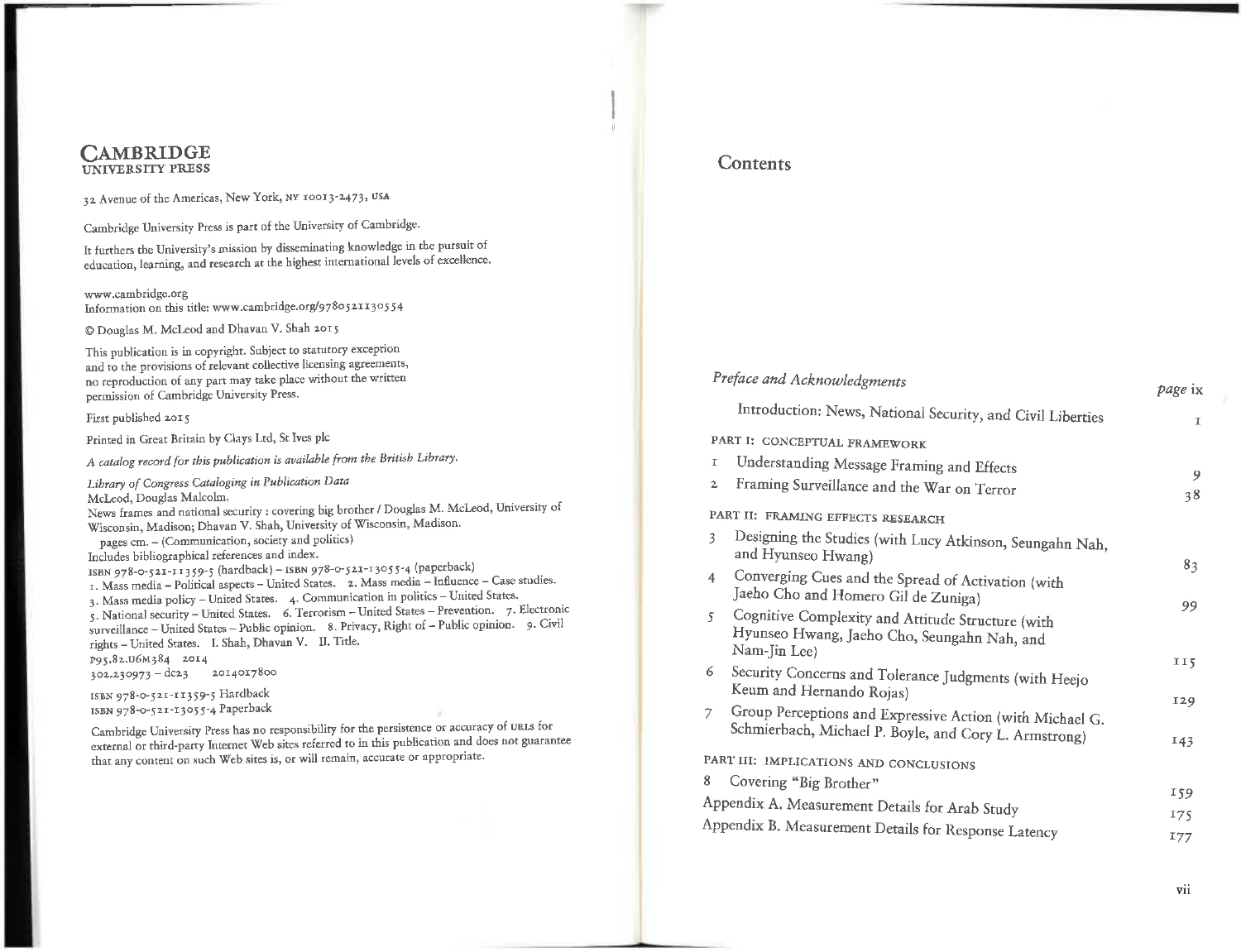response), taking into account the total number of conceptual categories listed. When more than one category was mentioned, coders judged whether the linkages between the concepts were evident (high integration) or not (low integration).

#### Summary

Using the data collected in these two online experiments, we were able to test a number of hypotheses as reported in Chapters 4 through 7. The results reported in Chapter 4, which are based on an analysis from the Arab Study, examine the confluence of frames and cues on attitude consistency and response latency, as they reflect an underlying spread of activation. The following three chapters use data from the Activist Study. Chapter *5* focuses on framing's impact on cognitive complexity as indicated by open-ended responses about the national security/civil liberties conflict. In Chapter 6, we examine the interaction between framing and individual predispositions as they influence tolerance judgments regarding the activists featured in the stimulus news story. Finally, Chapter 7 analyzes the differential effects of individual versus collective framing on readers' willingness to take expressive action supporting or opposing the featured targets of government surveillance. Through these experiments, we not only contribute empirical evidence to the literature on framing effects, but also illustrate how we can begin to put the framing effects models that we introduced in Chapter r into research practice.

## **Converging Cues and the Spread of Activation**

"The USA,PATRIOT Act and Homeland Security, while aimed at immigrants especially from the Middle East, is a threat to the civil rights and liberties of all people. How do you end racial profiling and stop police racist harassment in this atmosphere? How do you end racist discrimination when someone can be picked up, their phones can be tapped or they can be kicked off airplanes because they look Middle Eastern?"

> - Jarvis Tyner Executive Vice Chair, American Communist Party February 16, 2002

"The federal government can and must protect Americans from the threat of terrorism without eroding our constitutional liberties. Today, Arab Americans are especially vulnerable to abuses of government power. Yet ultimately all Americans are put at risk when our rights come under attack. We must work to preserve our constitutional rights and roll back the most egregious infringements of our individual freedoms."

> - Congressman Dennis Kucinich (D-OH) 2004

The above quotations share a common concern that the war on terrorism has exacerbated perceptions that people of Arab descent constitute a threat to public safety. Moreover, such threat perceptions have provided an impetus to generate public support for the policies of the USA PATRIOT Act that in turn has threatened the civil liberties of Muslims and Arab-Americans. For most citizens, the mass media provide the primary source of information upon which to base judgments about potential threats. As such, the nature of news coverage and its effects become important concerns for researchers seeking to understand the dynamics of political judgments.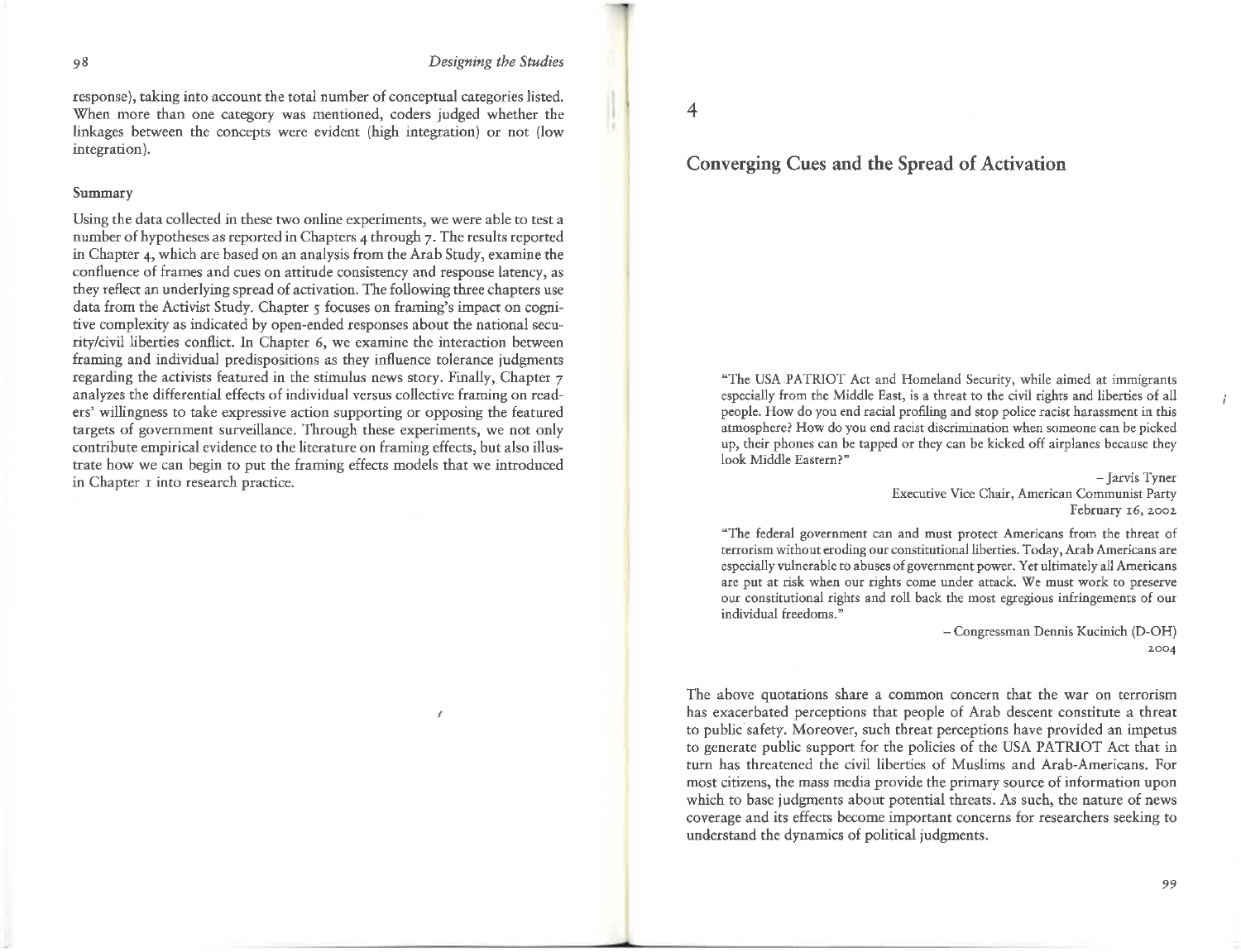*Converging Cues and the Spread of Activation* **IOI** 

In the discussion of our integrated Message Framing Model (Figure  $r_1$ , 2) in Chapter 1, we noted that news frames and cues have much in common in that they both describe ways in which journalists give meaning to text. They differ in terms of the unit of text to which they are applied. Both frames (i.e., organizing devices used by journalists to structure press accounts) and cues (i.e., the labels used to characterize issues, groups, and figures in the news) have received considerable attention from mass communication researchers interested in understanding how subtle changes in news reports· influence audience understanding (Shah et al., 2002). Research on the cognitive effects of mass media find that both frames and cues can shape how people think about issues, groups, and figures by influencing mental activation and social evaluations (Domke et al., 1998; Kuklinski and Hurley, 1994; Mondak, 1993; Price and Tewksbury, I997).

Most framing studies consider simple, direct effects of news framing and cueing on a range of social judgments, without considering how these content elements might work together to influence the thinking of the audience. Some research has examined the nature of frame-cue interactions (e.g., Shah et al., 2004; Shah et al., 20Io). In this chapter, we examine the interactive effects of the frame and cues from our Arab group study. Specifically, we examine whether certain cues in news texts may resonate with another cue and generate stronger reactions among audience members, and the extent to which news frames condition the effects of cue interactions, amplifying or attenuating the observed relationships.

As a context for this study, we explore the cues used to characterize Arabs in coverage concerning the war on terrorism in the aftermath of the September II attacks. Criticisms of media coverage of Arabs had been made long before the events of September 11, 2001. For example, literary critic and social commentator Edward Said examined journalistic, literary, and academic representations of Arabs three decades ago. In his book, *Orientalism*, Said contended that portrayals of Arabs emphasize their traditionalism, even orthodoxy, and reinforce notions of "otherness" and opposition to Western ways of being and thinking. Since  $9/11$ , according to Said's (2003) more recent analysis, Arabs are increasingly represented as backward, fundamentalist, unpredictable, dangerous, and at odds with the West.

Reflecting the images of Arabs portrayed in news (e.g., danger and otherness), our Arab Study manipulated different cues to simultaaeously depict Arab groups as more or less threatening by presenting them in ways that highlighted their status as out-group or in-group and as extremists or moderates. Defining the subject of a story as an outsider or a radical seems likely to foster threat perceptions and trigger related thoughts. Guided by our Message Processing Model (Figure  $I, 3$ ), we examine whether the co-occurrence of these cues fosters perceptions of threat, thus encouraging the spread of activation (a central feature of the model) to other tolerance-related judgments (i.e., intolerance for the group's expressive rights, and negative attitudes toward immigration and

minority empowerment). Further, we also consider whether news framed in *individual* or *collective* terms amplifies cue convergence effects.

### Mental Networks and Associative Priming

Scholars concerned with interattitudinal structures argue for a conception of memory as a network of interconnected cognitions (Anderson, r985; Anderson and Bower, 1973; Collins and Loftus, 1975). These scholars maintain that any one concept is associated with other constructs when encoded in memory, and the linkages between constructs are strengthened each time they are activated in tandem. Further, as the number of separate linkages between constructs increases, so does the likelihood that one will be activated indirectly by the invocation of the other due to an "implicational relation" (Judd and Krosnick, 1989).

As a result, Berkowitz and Rogers (I986) argue, "When a thought element is activated or brought into focal awareness, the activation radiates out from this particular node along the associative pathways to other nodes" (pp. 58-59), increasing the probability that related constructs will come to mind. Drawing from these perspectives, theories of "spreading activation" contend that the stronger or more numerous the mental pathways between constructs, the greater the chance that thoughts activated to process information about one construct will cascade through memory to other constructs, influencing subsequent evaluations and the formation of impressions (Lodge and Stroh, 1993).

Only a few scholars, however, have examined how cognitions activated by media coverage may spread to other constructs via mental pathways. Schleuder et al. (1991) examined how linkages among mental constructs influence the retrieval of information about candidates from memory; they concluded that media effects research should more thoroughly consider the outcomes of spreading activation. Building on these insights, Domke et al. (1998) found that individuals with well-developed cognitive connections among mental constructs produced more coherence among a range of evaluations when spurred by certain types of media content. That is, individuals exposed to certain message features displayed strengthened associations among directly primed and related elements, suggesting that for these individuals, activation spreads more readily among the nodes comprising their mental networks.

These findings share some similarity with Neuman's  $(1981)$  notion of integrative complexity. Typically assessed using content coding of open-ended responses, Neuman's measures have been confounded with loquacity (Luskin, 1987). Other researchers have tried to develop alternate methods for assessing the interconnection between cognitive elements, including closed-ended measures (Eveland et al., 2004). For this study, we adopt an approach similar to that of Sniderman et al. (2004), who examine the intercorrelation among various perceptions under different experimental conditions, and to Fazio et al.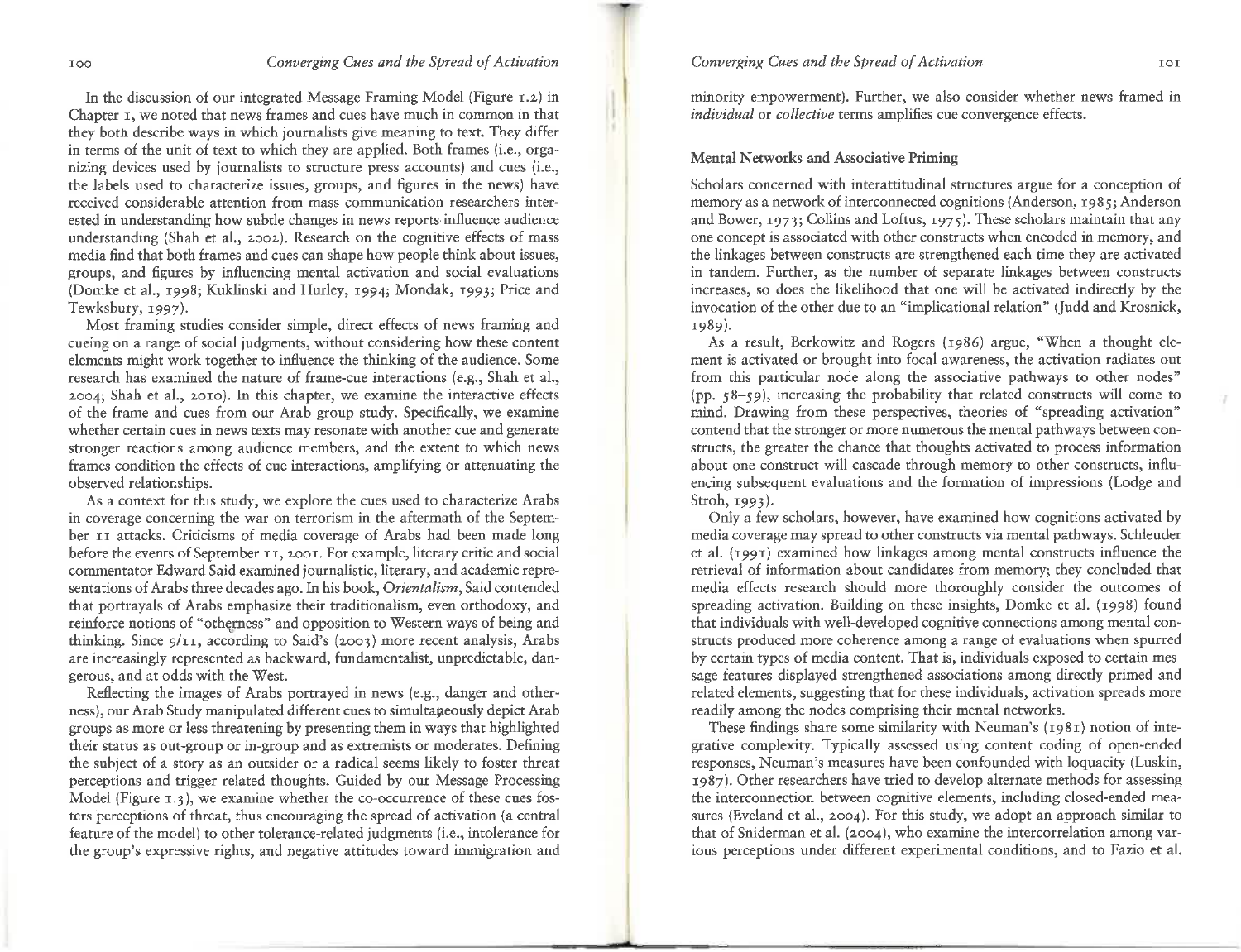(1986), who assess response latency as an indicator of the degree of integration between objects and their evaluations.

We consider these two approaches to gauging the spread of activation as complementary; each one provides unique insights into the nature of spreading activation resulting from interaction with news texts. Specifically, measures of associational strength provide some indication of the degree to which cues trigger the cascade of activation to related cognitions, thereby offering some insight about the structure of the mental network, as a greater correspondence is seen between constructs activated through an "implicational relation." On the other hand, measures of response latency reveal whether the spread of activation resulting from situational triggers alters the actual accessibility of these cognitions as can be observed in more rapidly accessible cognitions.

### Cue Convergence and Threat

The presence of particular cues, then, may encourage the application of certain cognitions, which then trigger other aspects of long-term memory as activation spreads through the cognitive network. The convergence of cues and the resulting activation of applicable constructs may encourage particular avenues of thought (Wyer and Srull, 1986; Wyer and Srull, 1989). This perspective is consistent with Edelman  $(1993)$ , who argues that the public's understanding of political issues and social groups is often swayed by transparent "categories" offered up by political elites. These categories constrain a range of potential realities, shaping political "enthusiasms, fears and antagonisms" when presented as natural, self-evident, or simple descriptions rather than carefully constructed linguistic and rhetorical choices (Edelman, 1993, p. 232). These cues have the potential to shape evaluations beyond the issue or group at hand, providing criteria for a range of other judgments. As this suggests, media may broadly influence the nature of responses and the coherence among a range of elements.

Of course, the effectiveness of the cue depends on its construction - the more complicated the cue, the less effective it will be. At their most powerful, cues are "contestable metaphors" found in word choices such as "freedom fighter" (as opposed to "insurgent rebel") or "pro-choice" (as opposed to "abortion advocate"). In the case of Arabs, cues concerning residence status *(immigrant* versus *citizen)* and radicalism *(extremist* versus *moderate)* may be particularly powerful descriptors. Indeed, these cues may work in combination to shape a range of thoughts that are connected to evaluations of Arabs in the minds of audience members, including thoughts about civil liberties and multi-culturalism. In Europe, for example, a surge in Arab immigration has heightened these representations and sparked disputes over notions of nationality, civil liberties, and minority empowerment. As Sniderman et al. (2004) note, these changes have "triggered intense debate about the nature of citizenship" (Favell, 1998), "the claims - and limits - of multiculturalism" (Barry, 2001; Parekh, 2000), and even "the scope of free speech"  $(p, 35)$ . The connections among these discrete judgments further suggest that the presence of particular cues may align a range of judgments.

Drawing on the reviewed research, the analysis presented in this chapter explores the interplay of different news cues on the structural coherence of group evaluations, judgments on civil liberties, and attitudes toward immigration and minority empowerment, as well as the speed with which these judgments are made. Specifically, we contend that the convergence of cues that reinforce stereotypes of Arabs as the "radical other" creates a context in which activation resulting from evaluations of Arabs becomes particularly likely to spread to connected constructs such as intolerance for speech or opposition to immigration for those with existing linkages among these mental elements. This assumes that many individuals have cognitive connections between beliefs about Arabs, civil liberties judgments, attitudes toward immigration, and feelings about minority power in the United States. In this case, the cooccurrence of two cues, Arabs as immigrants (as opposed to citizens) and Arabs as extremists (as opposed to moderates), should trigger this associative priming effect and lead to greater coherence, indicated by stronger correlations, among unfavorable evaluations of the group, opposition to speech freedoms, reduced support for immigration policy, and negative feelings about minority power.

Likewise, if, as we expect, activation spreads through the cognitive network to related nodes, the convergence of stereotyping cues should not only lead to heightened correlations between the primary evaluation (i.e., group evaluations) and other judgments (i.e., opposition to freedom of speech, immigration, and minority empowerment), but also among these judgments, which we expect are all interconnected for many people. That is, under a situation in which an individual encounters the convergence of immigrant and extremist cues, associative priming will likely increase the degree of association among these previously mentally linked elements, such as the second-level correlation between immigration attitudes and minority empowerment that exists distinct from the linkage to group evaluations.

As noted earlier, we further theorize that the process underlying these predictions involves associative priming through the spread of activation. If in fact the effects of cue convergence on these evaluations are the result of an associative priming process, people should make related judgments more rapidly. As Fazio and colleagues (1986) observe, response latency should be facilitated when there is "a strong association between the attitude object and an evaluation of that object" (p. 229). That is, people should render speedier responses concerning civil liberties, immigration, and minority power if there is a strong cognitive connection between these constructs and the primary evaluative object, which should be most likely to occur when the two cues (immigrant and extremist) cooccur. In this study, we consider response latency for these related judgments to be unobtrusive evidence of the strength of their association with evaluations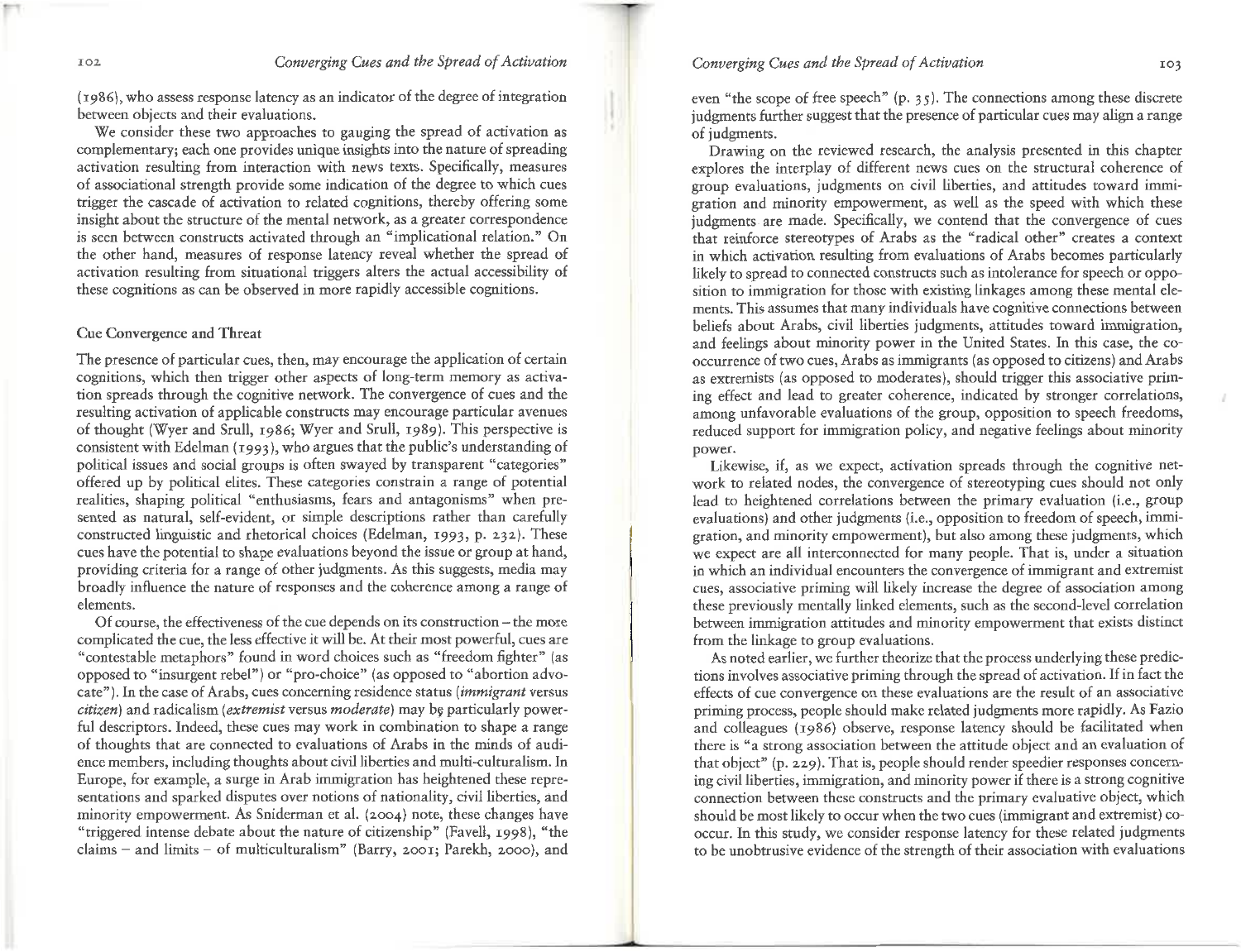of the targeted group. Accordingly, we predict that people will require less time to render judgments when there is a convergence of stereotyping cues.

### Effects of Framing and Cueing in Social Judgment

Individual versus collective framing is likely to moderate cue convergence effects. As noted in Chapter 2, individual and collective frames invoke different conceptions of entitativity, which then moderate cue convergence effects on subsequent judgments. First, such judgments are more easily rendered when an entity is represented as an individual rather than as a collective. Thus, response times will be quicker and judgments more consistent in the individual-frame condition than in the collective-frame condition. Second, relying on these arguments, we expect that the individual-frame conditions will amplify the effects of cue convergence. That is, individual story frames will strengthen the correlations between group evaluations and associated judgments.

Testing cueing and framing effects on the structure of thoughts requires comparing the strength of associations among concepts rather than paying attention to mean differences across experimental conditions. Thus, Pearson correlations were calculated among the indices of group evaluation, expressive tolerance, support for immigration policy, and support for minority empowerment. The correlation coefficients  $(r)$  were statistically compared across the manipulations using Fisher's r-to-z transformation statistic. As described in Chapter 3, which provides the methodological information for our research, subjects in our experiment were allowed to continue reading more news stories after reading the main news story. This potentially different amount of selfopted exposure to experimental treatment could potentially affect the results of our research. To address this concern, we created a variable for the number of stories read after being exposed to the main story and included it as a control variable for all correlation analyses reported below.

Before testing our ideas formally, we performed a series of ANOVA tests to detect whether the experimental manipulations created any significant mean differences in the four variables of concern. Results showed no significant differences, indicating that the changes in the story did not have a notable influence on respondents' mean scores concerning evaluations of the group under FBI suspicion, tolerance for expression, support for immigration policy, or minority empowerment more generally. Thus, the manipulations did not sway the extent of these evaluations, though they did produce a more subtle set of effects.

### Cue Convergence and Heightened Correlations

As predicted, the relationship between evaluations of the group and the other three variables - expressive tolerance, support for immigration, and minority empowerment - differed depending on the cue combinations to which the FIGURE 4. r. Correlations with group evaluation by condition, including difference tests. **lmmigrant-l'lonextremlst**  Citizen-**Nanex:tremist Citizen-Extremist lmrnigrant-Extremist w/ Minority Empowerment w/ Support for Immigration w/ Expressive Tolerance**   $\begin{bmatrix} 17^* & 8 \\ 8 & 11 \end{bmatrix}$ .10~  $m \rightarrow \infty$ ,• - .1)6\*~ .•.. · . -  $-125$  $28$ **Freiation**<br>
.30<br>
. ~ .25  $\frac{6}{9}$  .20  $\frac{1}{3}$  $\frac{1}{2}$ .15 a.  $^{\circ}$  10 • OS : I .oo  $.40 \, 38$  $.16-.141$  $\cdot$ ,  $.02**$ 

Correlations within outcome that are different from the immigrant-extremist condition at  $p <$  oor are marked \*\*\*. Correlations within outcome that are different from the immigrant-extremist condition at  $p <$  or are marked \*\*. Correlations within outcome that are different from the immigrant-extremist condition at  $p < 0.05$  are marked  $*$ . Correlations within outcome that are different from the immigrant-extremist condition at  $p <$ , 10 are marked #. All are one-tailed tests.

participants were exposed (see Figure 4.1). More specifically, the correlations in the Immigrant/Extremist (henceforth, IE) condition were higher than those in the other experimental conditions, suggesting that threat evaluations of this group were linked more strongly to speech intolerance, opposition to immigration, and minority disempowerment. We consider the correlations between group evaluations and each assessment in turn and test whether they are significantly different across experimental conditions. Note that case counts for each correlation ranged from  $N = 131$  to  $N = 148$ .

### *Group Evaluation and Expressive Tolerance*

.45. I  $.41$ 

Under the IE condition, the Pearson correlation between group evaluation and expressive tolerance was .38, while correlations for Citizen/Nonextremist (henceforth, CN) and Immigrant/Nonextremist (henceforth, IN) conditions were .02 and .06 respectively. Note that while this correlation is positive because of the affirmative coding of the variables, the implication of this stronger correlation in the cue convergence condition is that negative evaluations of the group were more strongly linked to speech intolerance. Once we compared the correlation score in the IE condition to those in the CN and the IN conditions, z-statistics indicated that the differences were statistically significant ( $z = 3.18$ ,  $p <$  .001 for the IE and the CN comparison;  $z = 2.87$ ,  $p <$  .01 for the IE and the IN comparison). When the story characterized the FBI target with cues of citizen and extremist (CE), the correlation between group

*Converging Cues and the Spread of Activation*  $\frac{1}{105}$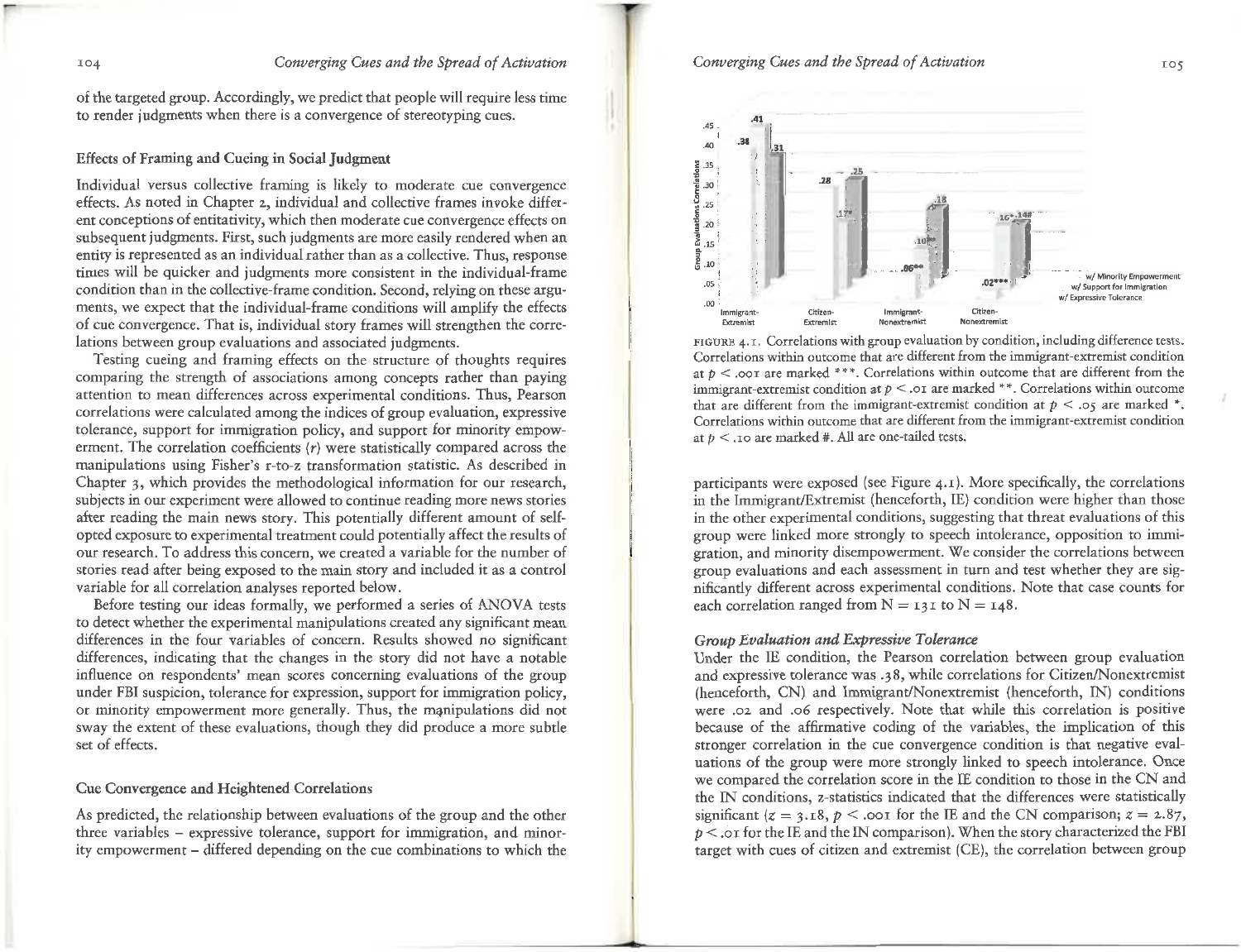evaluation and expressive tolerance was .28. Although the correlation in the CE condition is weaker than that in the IE condition, the formal test comparing the two correlation coefficients did not achieve statistical significance. Overall, when the extremist cues were emphasized, the group evaluation and expressive tolerance correlations were stronger. But when "extremist" cues were used along with "immigrant" cues (IE condition), the strength of the correlation increased dramatically.

### *Group Evaluation and Support for Immigration*

Similarly, the correlation between group evaluations and support for immigration was strongest  $(r = .41)$  in the IE cue combination. Again, this positive correlation reflects the direction in which the variables were coded, with positive versus negative evaluations of the group positively related to support versus opposition to immigration. This relationship had much weaker correlations under the CN  $(r = .16)$ , IN  $(r = .10)$ , and CE  $(r = .17)$  conditions. When the IE correlation was statistically compared with the correlations obtained in the other experimental conditions, the z-statistics confirmed that differences were statistically significant ( $z = 2.23$ ,  $p < .05$  for IE vs. CN;  $z = 2.8$ I,  $p < .01$ for IE vs. IN;  $z = 2.16$ ,  $p < .05$  for IE vs. CE). Moreover, not even one of the z-statistic tests comparing the strength of the correlations among other three experimental conditions was significant, providing implicit support for our prediction.

#### *Group Evaluation and Minority Empowerment*

This general pattern continued in the correlations between group evaluation and minority empowerment. The correlation was strongest in the IE condition  $(r = .31)$ . The other experimental conditions – CN, IN, and CE – revealed a somewhat stronger set of associations relative to the prior comparisons  $(r = 0.14, r = 0.18,$  and  $r = 0.25$ , respectively). As a result, z-statistics comparing the correlations did not achieve statistical significance. Thus, although the differences are directionally consistent with our expectations, formal tests do not provide support in this case.

To summarize, the pattern of results shows that the correlations between group evaluations and the other assessments were largely stronger in the condition where respondents were exposed to the combination of immigrant and extremist cues. Indeed, the formal tests indicate that the correlations in this condition are significantly higher than the other three conditions in five out of nine tests. As this suggests, under the condition where the stereotypic cues converged, liking or disliking for the groups became more tightly aligned with a range of other seemingly linked judgments about civic liberties, immigration, and minority power.

Further, we examined whether there was a difference between conditions in the strength of the correlations among expressive tolerance, support for immigration, and minority empowerment depending on whether the cue

## *Converging Cues and the Spread of Activation* I07



FIGURE 4.2. Correlations among social attitudes contrasting immigrant/extremists (cue convergence = above diagonal/darker) with others (cue divergence = below diagonal/lighter). Paired correlations that are different from one another at *p* < .01 are marked \*\*. Paired correlations that are different from one another at  $p < \log$  are marked \*.All are one-tailed tests.

combination was convergent, as in the IE condition, or divergent, as in the other conditions. Figure 4.2 presents the patterns of intercorrelations, with the cue convergence condition above the diagonal  $(N = 131$  to 132) represented by the darker columns, and the cue divergence conditions below the diagonal  $(N = 431$  to  $435)$  represented by the lighter columns.

### *First-Level Correlations*

As observed earlier, the pattern of findings indicates that group evaluations were more strongly correlated with each of the other measures in the cue convergence condition than in the cue divergence conditions. Given the larger cell sizes, the differences in the size of correlations across experimental conditions achieved statistical significance for group evaluation and speech tolerance  $(z = 2.22, p < .01)$  and group evaluation and support for immigration  $(z = 2.96, p < .01)$ . Likewise, the correlation between group evaluation and minority empowerment was stronger when cues converged ( $r = .31$ ) than when they diverged  $(r = .18)$ , but z-statistics for this comparison did not reach statistical significance. Again, all of these positive correlations reflect the association of favorable or unfavorable evaluations of the group with tolerance or intolerance for their speech, support or opposition for immigration, and minority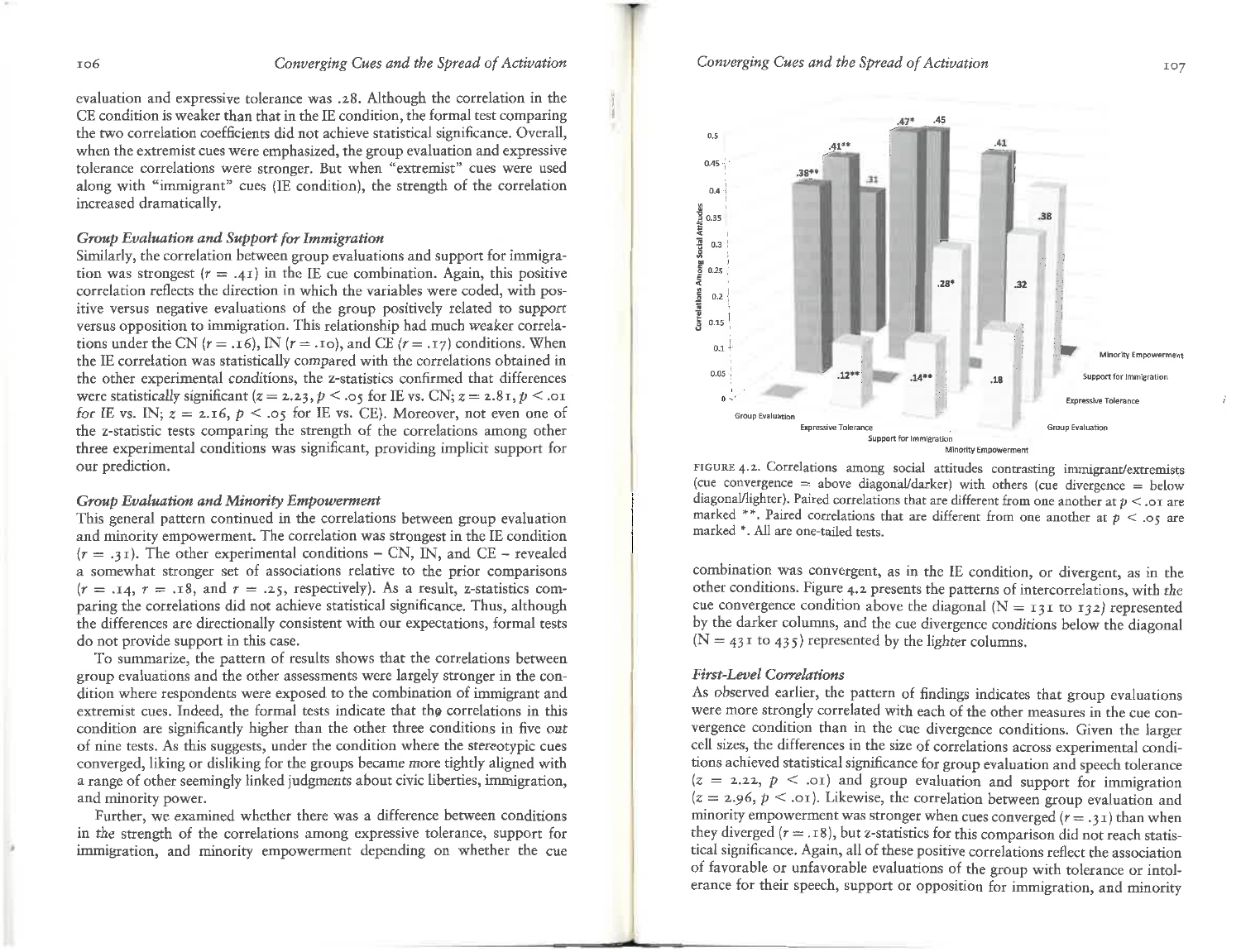empowerment or suppression, respectively, with the cue convergence condition exhibiting strengthened connections between these judgments.

### *Second-Level Correlations*

The first-level correlations indicate that cue convergence strengthens the association between negative group evaluations with intolerance, opposition to immigration, and minority suppression. The results also reveal that the intercorrelations among the second-order variables (i.e., intolerance, immigration opposition, and minority suppression) were also stronger in the cue convergence condition than in the cue divergence conditions, but not always to an extent that was statistically significant. Specifically, the cue convergence condition produced stronger correlations among expressive tolerance and support for immigration in  $(r = .47)$  than the cue divergence conditions  $(r = .28)$ , with the z-statistic being statistically significant  $(z = 2.25, p \leq .05)$ . Similarly, the correlation between expressive tolerance and minority empowerment was stronger in the cue convergence condition ( $r = .45$ ) than in the cue divergence conditions  $(r = .32)$ , but the z-statistic comparing these two coefficients was not statistically significant. The correlation between support for immigration and minority power exhibits a similar pattern, with correlation between the two variables slightly higher in cue convergence conditions  $(r = .41)$  than in cue divergence conditions ( $r = .38$ ), though this small difference did not achieve statistical significance and is likely not meaningful.

Nonetheless, the overall pattern is consistent; participants who read news stories with convergent cues - that is, featuring an immigrant presented as an extremist - exhibited a stronger relationship between the four variables than those who read news stories with divergent cues, strengthening ties between their evaluation of the group and their judgments about speech tolerance, immigration, and minority rights. In addition, statistical comparisons of the size of the correlations found that they were significantly different in three out of six tests.

### Cue Convergence and Response Latency

Furthermore, time measures recorded in the web experiment log file were analyzed to test whether participants in the cue convergence condition (IE condition) would generate faster responses to the postmanipulajion survey questions tapping the four variables of interest than those in the other experimental conditions. As reported in Figure 4.3, the results of a series of t-tests indicate a clear pattern in which participants spent less time answering questions under the cue convergence condition than under the cue divergence conditions.' Specifically,





FIGURE 4.3. T-tests examining the difference in time spent between cue convergence and divergence conditions. Entries are normalized seconds calculated by dividing time spent responding to item battery by time spent answering preexperimental items. Ttests: The differences for "Minority Empowerment" and "Expressive Tolerance" were statistically significant.

responses to the items tapping *expressive tolerance* were reported faster under the cue convergence condition than under the cue divergence conditions  $(t = 1.7; df = 575; p < .05$ , one-tailed). Similarly, participants in the cue convergent condition spent less time responding to the *minority empowerment*  items than those in the cue divergence conditions ( $t = 2.58$ ;  $df = 575$ ;  $p <$  .001, one-tailed). Although the t-test for *support for immigration* was not statistically significant, the result of mean differences in time spent was consistent with the expected pattern in that responses were faster under the cue convergence condition than the cue divergence conditions.

### The Individual Frame, Cue Convergence, and Correlations

Figure 4.4 presents correlations between group evaluation and each of the other three variables across the different cue-frame combinations. If, as we expect, individual frames contribute to more extreme judgments, the correlations between group evaluation and each of the other three variables should be stronger when convergent cues coincided with individual frames.

of time spent for group evaluation, a judgment directly grounded in the manipulated news story, was not of interest to this study.

r The only exception to this pattern was found for *group evaluation;* time spent answering the questions of group evaluation was virtually equal in the two experimental conditions, cue convergence and cue divergence. This finding was not reported in Figure 4. 3 because the comparison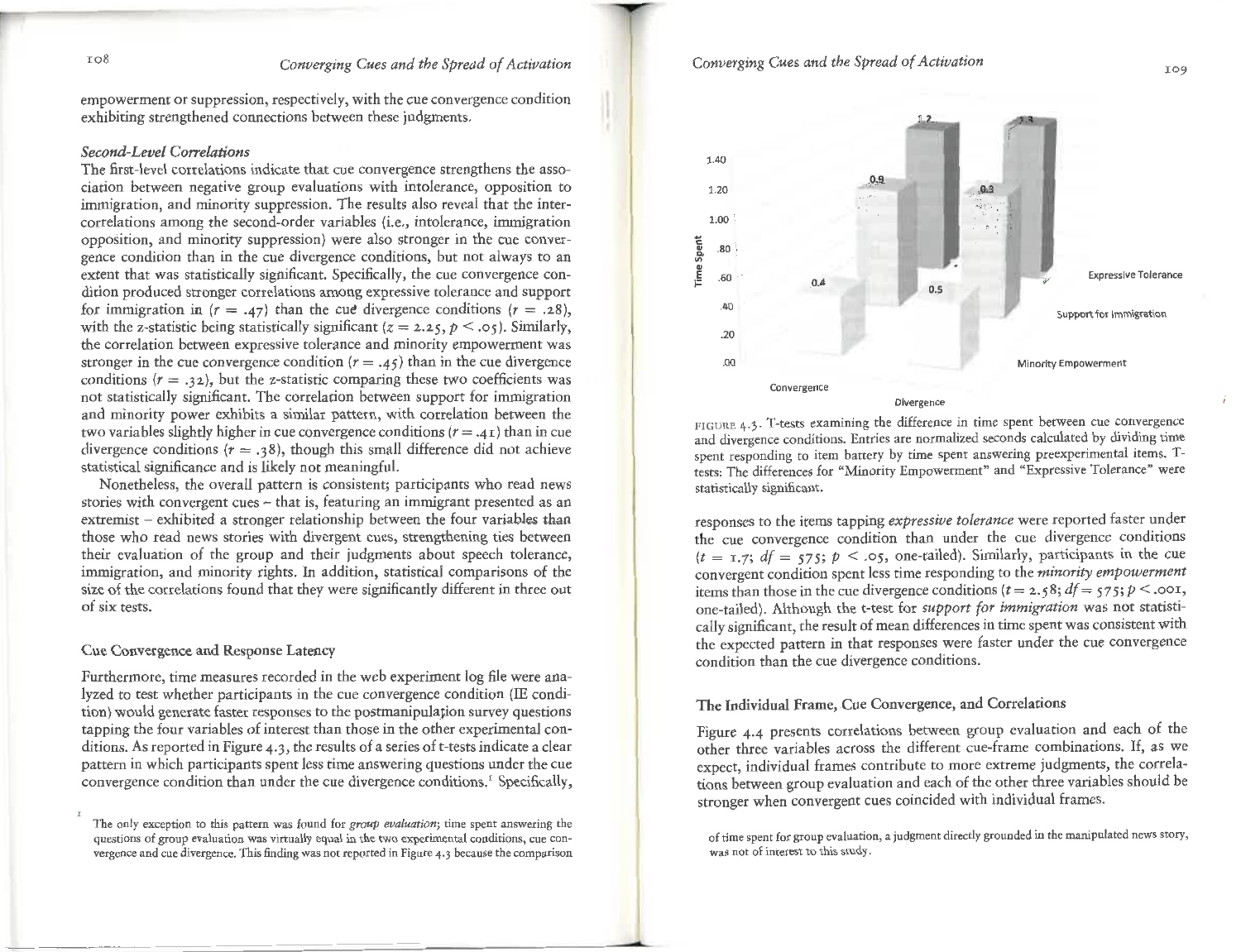

FIGURE 4.4. Correlations with group evaluation by frame and cue conditions with difference tests. Correlations within outcome that are different from one another at  $p \lt o_5$  share the same uppercase superscript; correlations within outcome that are different from one another at the  $p <$  . Io share the same lowercase superscript. All are one-tailed tests.

### *Group Evaluation and Expressive Tolerance*

The correlation between group evaluation and expressive tolerance was strongest when the FBI target was described as an individual member of an extremist group founded by Arab immigrants  $(r = .47)$ . When compared with correlations in the other cue-frame combinations, the correlation in the cue convergence and individual-frame condition was significantly higher than those in the cue divergence, individual-frame conditions ( $r = .12$ ,  $z = 2.75$ ,  $p < .01$ ) as well as in the cue divergence, collective-frame conditions  $(r = .13, z = 2.72, ...)$  $p <$  .or). The correlation between group evaluation and expressive tolerance in the cue convergence, collective-frame condition was somewhat tempered  $(r = .31)$  and its difference from those in the cue divergence conditions, regardless of whether they received the individual or collective frame, was weaker  $(z = 1.33, p < .10$  for the cue divergence, individual-frame condition;  $z = 1.29$ ,  $p <$ . To for the cue divergence, collective-frame condition).

### *Group Evaluation and Support for Immigration .1*

The correlation between group evaluation and support for immigration in both of the cue convergence conditions  $(r = .44$  for the cue convergence, collectiveframe condition;  $r = .41$  for the cue convergence, individual-frame condition) were found to be higher than those in the cue divergence conditions  $(r = .17)$ for the cue divergence, collective-frame condition;  $r = .14$  for the cue divergence, individual-frame condition). Z-statistics indicate that the correlations in the two cue convergence conditions were significantly different from their counterparts in the cue divergence conditions, confirming the findings from Figures 4.2 and 4.3.

## *Converging Cues and the Spread of Activation* III

### *Group Evaluation and Minority Empowerment*

For this last pair of variables, the pattern becomes more distinct. The most robust correlation between group evaluation and minority empowerment was found in the cue convergence, individual-frame condition  $(r = .45)$ . The rest of the cue-frame combinations, the cue divergence, collective-frame condition; the cue divergence, individual-frame condition; and the cue convergence, collectiveframe condition, revealed associations that were much more moderate  $(r = .25, )$  $r = .14$  and  $r = .18$ , respectively). Z-statistics confirmed that the correlation in the cue convergence, individual-frame condition was significantly different from those in cue divergence, collective-frame condition  $(z = 1.65, p < .05)$ ; the cue divergence, individual-frame condition  $(z = 2.46, p < .0$ ; and the cue convergence, collective-frame condition  $(z = 1.67, p < .05)$ .

Overall, the results observed across these comparisons provide some support for the expectation that individual framing amplifies the effects of cue convergence. In seven out of nine tests, the individual-frame, cue convergence condition combination yielded statistically stronger correlations than the other frame-cue combinations. In contrast, the collective-frame, cue convergence condition produced correlations that were stronger than other conditions in only two of nine tests. As such, it seems that framing moderates cue convergence effects, with the individual frame amplifying convergence effects. In other words, subjects' evaluations of the group aligned more closely with their attitudes about speech tolerance, immigration, and minority rights when encountering individual framing and the presence of convergent "othering" cues.

### **Conclusions**

People who encountered the Arab portrayal with the convergent cues of the immigrant extremist most closely connected their evaluations of the group featured in the news story to other judgments involving civil liberties, immigration, and minority empowerment. Specifically, when these two cues were present together in the stimulus story, favorable group evaluations became more closely aligned with tolerance for mediated expression of extreme perspectives, opposition to restrictive immigration policies, and minority empowerment, whereas unfavorable evaluations of the group became more closely linked to intolerance for such expression, support for immigration restrictions, and opposition to minority empowerment. The results further revealed that the correlations among these other variables grew when the cues converged to portray the Arab as the "radical other," such that intolerance, immigration opposition, and minority disempowerment were more tightly interrelated.

When coupled with the fact that we did not observe differences in mean scores on these variables across experimental conditions, these findings become more interesting. Traditional approaches to analyzing experimental data would not have revealed these effects. We examined these effects because of the expectation that spreading activation (see Figure 1.3) and associative priming would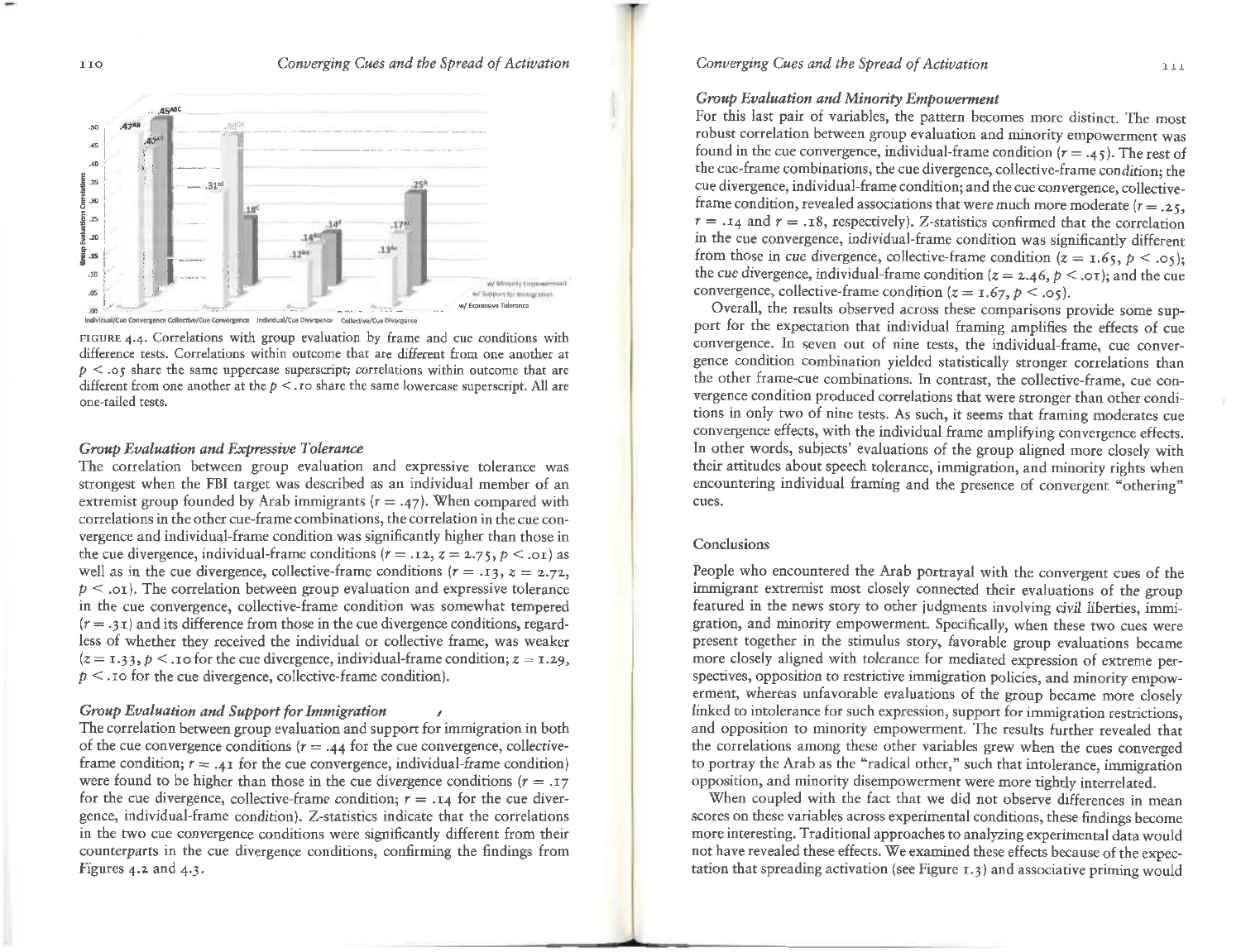#### *Converging Cues and the Spread of Activation*

•

tighten the intercorrelations among these related evaluations. Many individuals appear to have mental networks that contain cognitive connections among these constructs, yet it was under the conditions of cue convergence that we observed more coherence among these evaluations. Thus, measures of associational strength provide some evidence of the degree to which cues and frames can trigger the cascade of activation to related cognitions, offering insights about the structure of the mental network, as a greater correspondence is seen between constructs activated through "implicational relations."

These conclusions are bolstered by the results of the response-time analysis, which revealed that participants who encountered the Immigrant/Extremist cue combination generated the fastest normalized responses to the postmanipulation survey questions concerning civil liberties, immigration, and minority power. This assessment of response latency suggests that the spread of activation resulting from situational triggers altered the actual accessibility of these cognitions as can be observed in more rapid accessibility. Specifically, participants spent significantly less time responding to items pertaining to expressive tolerance and minority empowerment under the IE condition as compared with the other experimental conditions. In sum, when coupled with the results of correlation analyses, these findings that people spend less time rendering judgments under certain cue combinations lend additional support to our claim of cue convergence effects on knowledge activation and associative priming.

Finally, this study finds that frames and cues can have interactive effects in a manner consistent with other recent framing research. That is, framing news about civil liberties restrictions in individual terms amplified the effects of cue convergence, with correlations between group evaluations and the other assessments strongest under these circumstances. This result suggests that media effects may be enhanced when journalists integrate consistent and mutually reinforcing frames and cues within news stories. It also implies that researchers who adopt the idealist approach (see Figure 1.1) to studying framing effects may underestimate the true power of news frames by stripping them of associated textual elements that convey particular meanings through the framing of smaller linguistic units (i.e., cues), elements that enhance the effect of the story frame and contribute to its power.

There are two possible reasons why certain frames and cues may have interacted to influence the connections individuals made between attitudes:  $(r)$  certain combinations may have caused research participants to consciously feel more motivated to think about and respond consistently with a range of activated constructs, and (2) certain combinations may have triggered increased associations with existing mental structures, thus activating a greater number of constructs when responding more or less automatically, absent the motivation to process. The most likely explanation of the data seems to be a combination of the two.

Regardless, these data indicate that the interaction between frames and cues has implications for cognitive responses. Research on media framing and

cueing has only begun to discover how subtle elements of news content interact to produce effects (see Chong and Druckman, 2007a,c; Shah et al., 2004; Shah et al., 2010). A recognition that multiple frames and cues exist in all news stories - especially in contexts where democratic competition involves elites offering different labels for issues - and a dedicated effort to understand how they may interact with one another are dearly required.

On a related point, examinations of communication framing and cueing effects are aided by looking beyond mean scores to consider the associations among variables and the latency of responses under different experimental conditions. These approaches allow the researcher to observe the most basic consequences of framing and cueing on cognitive processing and attitude expression. They provide some insight into the structure of expressed thoughts and the cognitive processes underlying these expressions. A particularly important innovation of this research is the application of response latency techniques outside the laboratory, which provides a new direction for future survey and survey-experimental work in communication.

In addition, these findings suggest that content analyses of media should determine the relative frequencies and co-occurrence of various cues and frames. If the relationship among frames and cues within news stories is important, then analyses that identify frame-cue patterns and determine the relative frequencies and co-occurrence of such content are also necessary. Indeed, in environments featuring elite competition over issue framing and journalists working to cover different story angles, this sort of co-occurrence is to be expected.

These findings also obviously have implications for media portrayals of Arabs and research on minorities and the media. In the wake of September II, 2001, media representations of Arabs have varied widely, presenting a range of Arab and Muslim groups as more or less threatening. Our finding that cues highlighting their status as an outgroup rather than as an ingroup and as extremists rather than as moderates interact with audience members' existing cognitions to produce the observed effects is notable on a number of fronts. First, it seems that a range of intolerant, xenophobic, and prejudiced attitudes are linked to the notion of the Arab as the radical outsider. While portrayals of Arabs were simply the context for this study, this certainly has implications for those interested in how media coverage of Arab groups may be reinforcing intolerant beliefs. Second, and perhaps more important, this research suggests that the cueing of race and ethnicity can have important, albeit subtle, effects on audience thinking.

As a whole, this analysis provides a promising avenue for future research. It remains to be discovered whether such interactions occur across other topics and for other groups, as well as whether the co-occurrence of these cues can be systematically cataloged in the media production process. Nevertheless, it is clear that frames and cues, acting together, have effects that go beyond what would be predicted by examining the individual outcomes of the components.